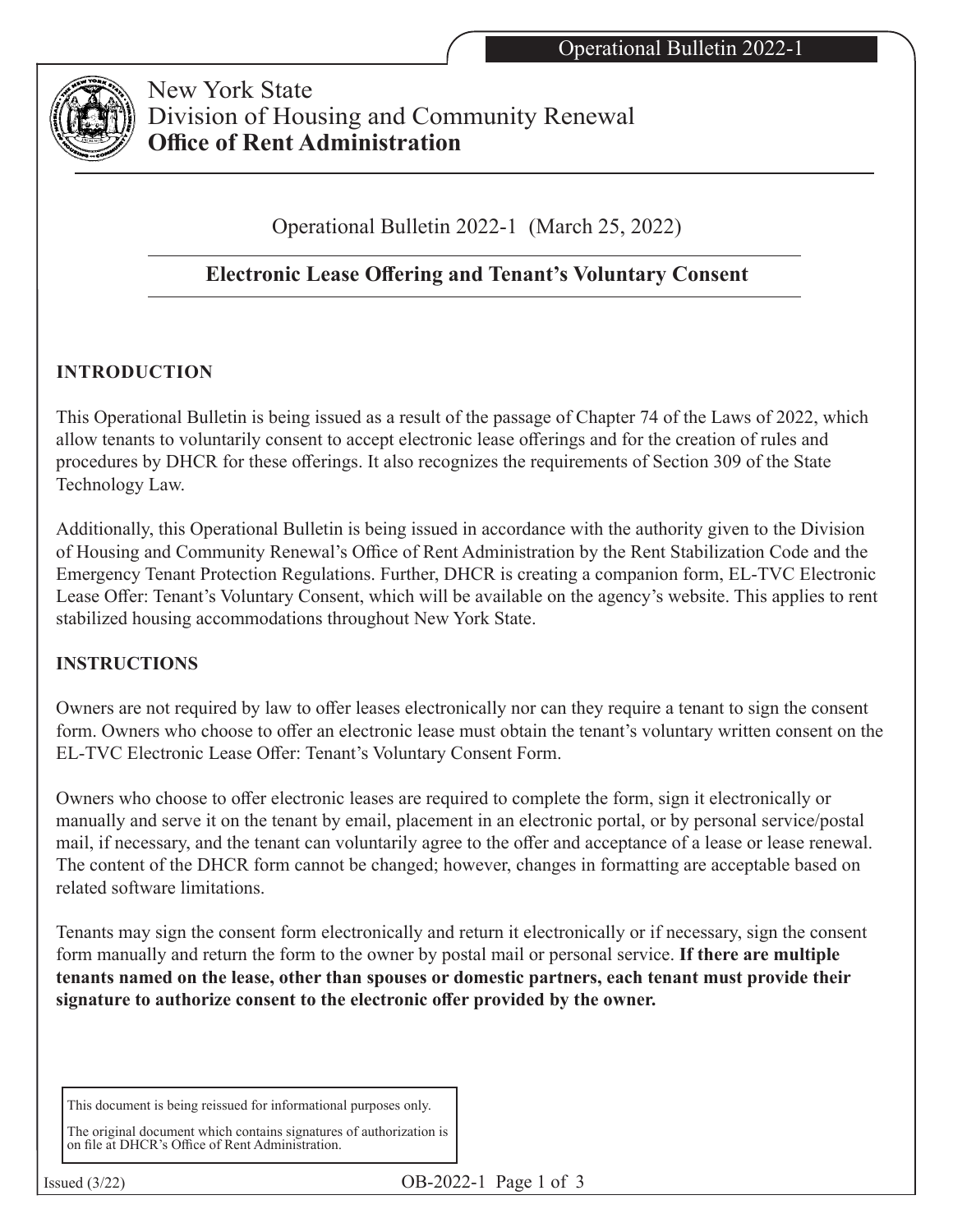#### **LEASE FORMS AND RIDERS**

### **DHCR IS NOT AUTHORIZED BY STATUTE TO PROMULGATE THE VACANCY LEASE FORM.**

The use of electronic signatures may apply to the voluntary consent form, the actual lease offer, including all required DHCR lease riders, including those relating to J-51 and 421-a, and all other riders required by law. Owners are advised to use vacancy lease forms that are currently in use and any vacancy lease forms in the future that meet industry standards. Owners are further advised that they may amend such forms as needed to account for electronic signatures.

However, Owners **MUST USE** DHCR-promulgated lease renewal forms. In NYC, the DHCR form is the Renewal Lease Form (RTP-8) and in the ETPA counties the form is ETPA Renewal Lease Form (RTP-8 ETPA). Copies of such forms may be made by owners. Further, to account for the placement of electronic signatures and related software limitations, formatting may be adapted but the content may not be changed.

As a part of consent, the form requires that owners and tenants provide their respective email addresses. The email addresses provided may be changed upon subsequent notice if an alternative email address needs to be used for the purpose of executing the lease offer. Tenants who choose not to provide consent will not be deprived of any rights under the rent laws and regulations. The consent given in this form will apply to all subsequent lease renewal offers during the tenant's tenancy. Both owners and tenants retain the right to opt out of future electronic lease offerings by providing written notice to the other party. Should either owner or tenant information change, both owners and tenants are required to provide written notice to the other party and a new consent form should be completed with the new information.

#### **RIGHTS AND RESPONSIBILITIES**

Owners and tenants can use electronic signatures that are utilized by a wide range of software products and electronic portals that can facilitate these lease offerings. Owners are authorized by this bulletin to initially offer the voluntary consent form either prior to or concurrent with the offering of the lease or lease renewal.

Owners and tenants are required to maintain proof of service of the voluntary consent form, the lease offer, and acceptance or refusal. Proof of service should include but not be limited to as many of the following elements as possible: identity of sender and recipient, date of transmission, subject matter, attachments, and/or electronic links to documents, regardless of whether the transmission was done by personal email, electronic portal, or some other alternatives. **In all cases, any of the methods used by the owner to facilitate the execution of the lease must enable the owner and the tenant to print copies of the electronic communications and all documents that can be provided to DHCR and/or the courts upon request in a case proceeding.**

Proof of service of the lease renewal offer by the owner must be in accordance with timelines required by law and regulation. In New York City, an owner must give written notice of renewal by mail or personal delivery not more than 150 days and not less than 90 days before the existing lease expires on a DHCR Renewal Lease Form (RTP-8). After the renewal offer is made, the tenant has 60 days to choose a lease term, sign the lease, and return it to the owner. In ETPA counties, an owner must first sign and date the renewal notice (RTP-8 ETPA), and then send it by certified mail not more than 120 days and not less than 90 days before the existing lease expires. The tenant then has 60 days to choose a lease term, sign the lease, and return it to the owner. For more details, please refer to the HCR Fact Sheet #4, Lease Renewal in Rent Stabilized Apartments.